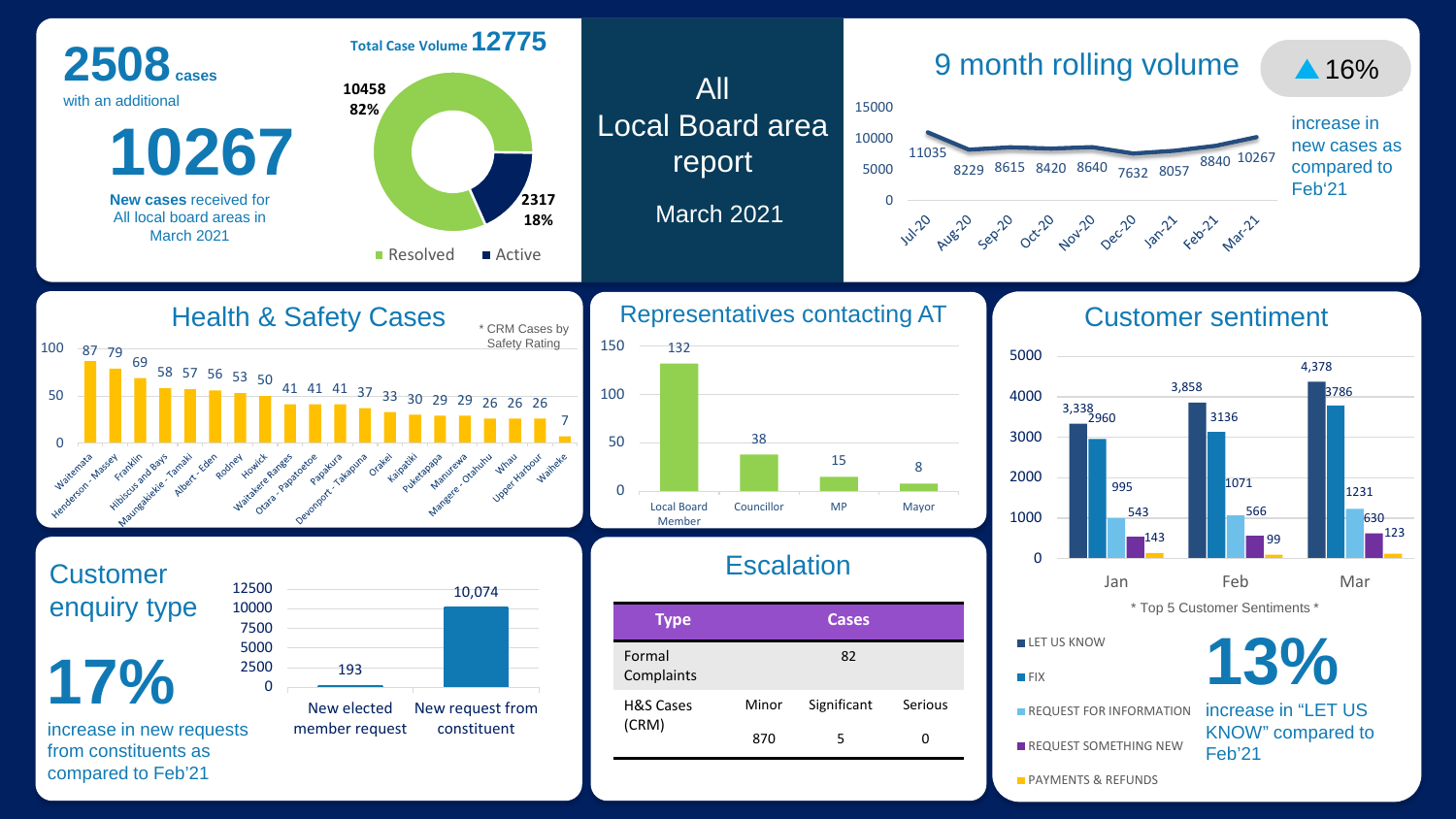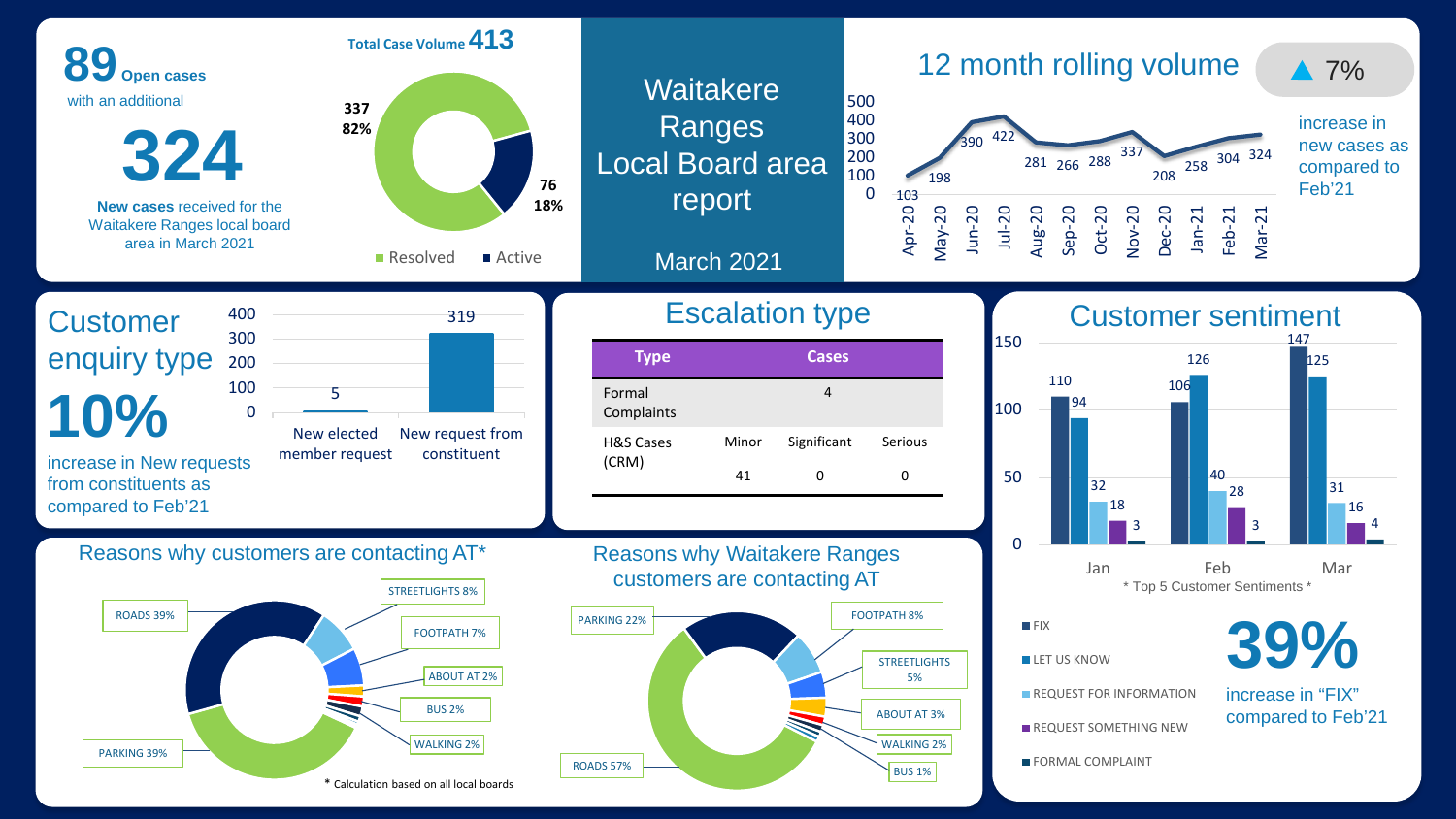## **Why customers are contacting AT Customers Contacting AT about ROADS**



## Customers Contacting AT about PUBLIC TRANSPORT (Bus, Train, Ferry)





## Customers Contacting AT about PARKING